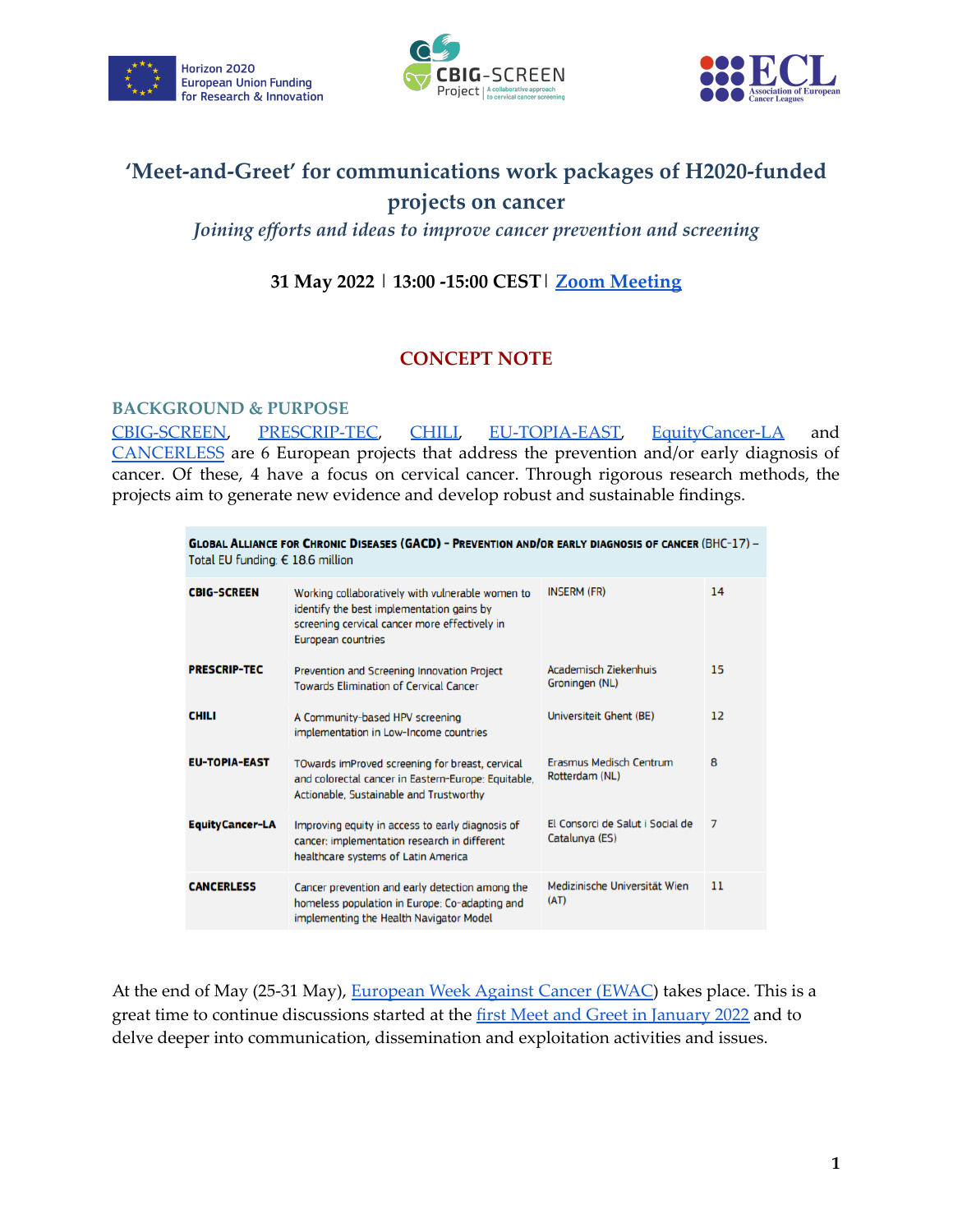





### **OBJECTIVES**

The event will provide an opportunity to:

- Present and discuss each project's **communication**, **dissemination** and **exploitation** activities, and expected outcomes and results.
- Identify **synergies**, **complementary activities** and goals, as well as establish ways of working together to avoid duplications.

This online meeting intends to provide an opportunity for EU-funded projects focusing on cancer prevention and early diagnosis to **connect** with each other and engage in **discussions** about their respective communications activities and deliverables. This can form the basis for future collaborations, joint participation at events or social media activities.

## **TARGET AUDIENCE**

- Leaders, deputy leaders and members of projects' communication/dissemination Work Package (WP)
- Project coordinators
- Project managers
- Other consortium partners in each project

#### **FORMAT**

- Zoom meeting register in advance [here.](https://us02web.zoom.us/meeting/register/tZ0vfumvrTMpEt2dEvrvfJqTlueM21C3eD_Q)
- Presentations of the communication activities of each project (each followed by a short  $O&A$
- Open discussion

Leaders of the communication/dissemination WPs are invited to exchange experiences, discuss communication developments and deliverables and common challenges and collaboration ideas.

### **Leaders of the communication/dissemination WPs (or appointed people) are invited to give a 10-minute presentation. The presentation should include**:

**1.** A short summary (**one slide** maximum) about their **projects** (i.e. duration, funding, coordinator, partners, mission, aim, activities, outputs). Example from C-BIG SCREEN project below: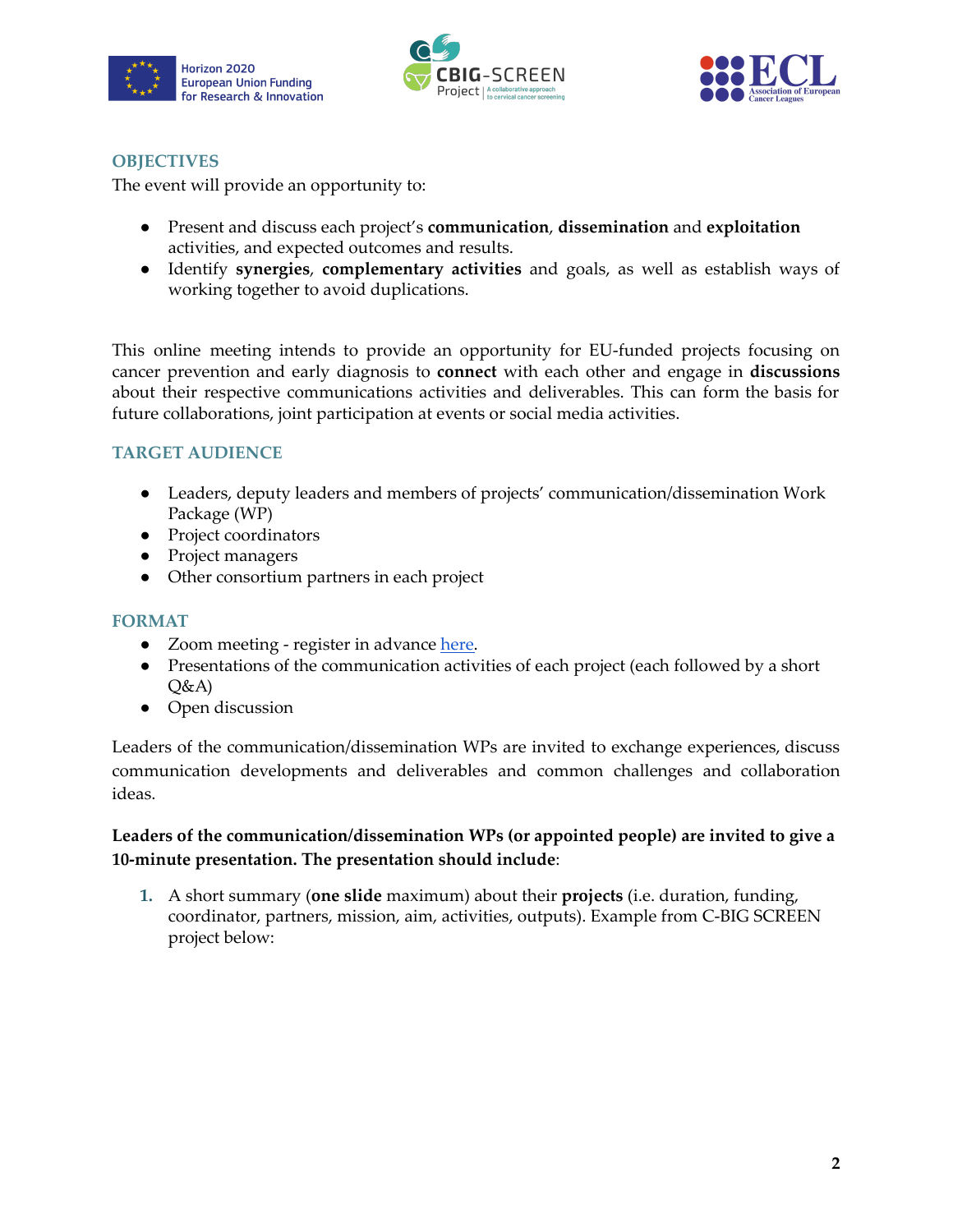

- **2.** A concise description of their project's **communication-related aims and deliverables** in the first 2 years of their project's lifespan;
- **3.** The **communication tools and resources** that they can **share** with other projects;
- **4.** What they wish to **know** from other projects and any **tasks/events/resources** they wish to **work on with other projects**.

### **The presentation should not be longer than 5-10 slides.**

*NB: Presenters should make sure that the presentation slides include information that they would like to make public since all project presentations will be shared with attendees.*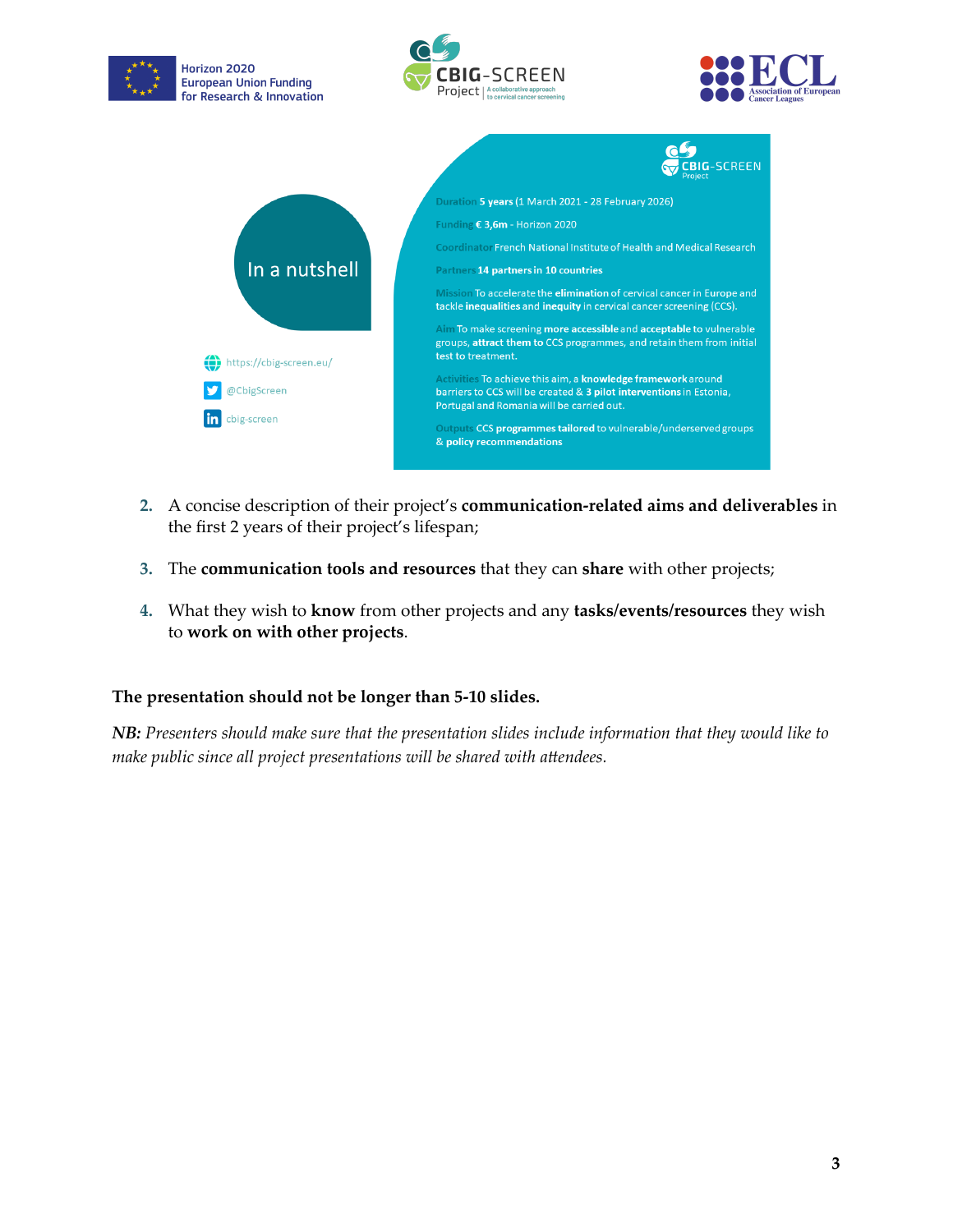





| Time            | <b>AGENDA</b>                                                                                                           |  |
|-----------------|-------------------------------------------------------------------------------------------------------------------------|--|
| $13:00 - 13:05$ | Welcome<br>Moderator: Prof Marc Bardou, French National Institute of Health and Medical<br>Research (Inserm)            |  |
| $13:05 - 13:10$ | <b>Introduction</b><br>Dr Ioannis Vouldis, European Health and Digital Executive Agency (HaDEA),<br>European Commission |  |
| $13:10 - 13:20$ | <b>Presentation of EquityCancer-LA</b><br>Prof Sónia Dias, Universidade Nova Lisboa                                     |  |
| $13:20 - 13:25$ | Q&A                                                                                                                     |  |
| $13:25 - 13:35$ | <b>Presentation of CBIG-SCREEN</b><br>Dr Vanessa Moore, European Institute of Women's Health (EIWH)                     |  |
| $13:35 - 13:40$ | <b>O&amp;A</b>                                                                                                          |  |
| $13:40 - 13:50$ | <b>Presentation of PRESCRIP-TEC</b><br><b>Oscar Casanova</b> , Connexis                                                 |  |
| $13:50 - 13:55$ | Q&A                                                                                                                     |  |
| $13:55 - 14:05$ | <b>Presentation of EU-TOPIA-EAST</b><br>Asst Prof Eveline Heijnsdijk, Erasmus University Medical Center                 |  |
| $14:05 - 14:10$ | Q&A                                                                                                                     |  |
| $14:10 - 14:20$ | <b>Presentation of CANCERLESS</b>                                                                                       |  |
| $14:20 - 14:25$ | Dr Beatriz Vallina, Kveloce I+D+i (Senior Europa - Asturias)<br>Q&A                                                     |  |
| $14:25 - 14:35$ | <b>Presentation of CHILI</b>                                                                                            |  |
| $14:35 - 14:40$ | Dr Heleen Vermandere, Ghent University<br>Q&A                                                                           |  |